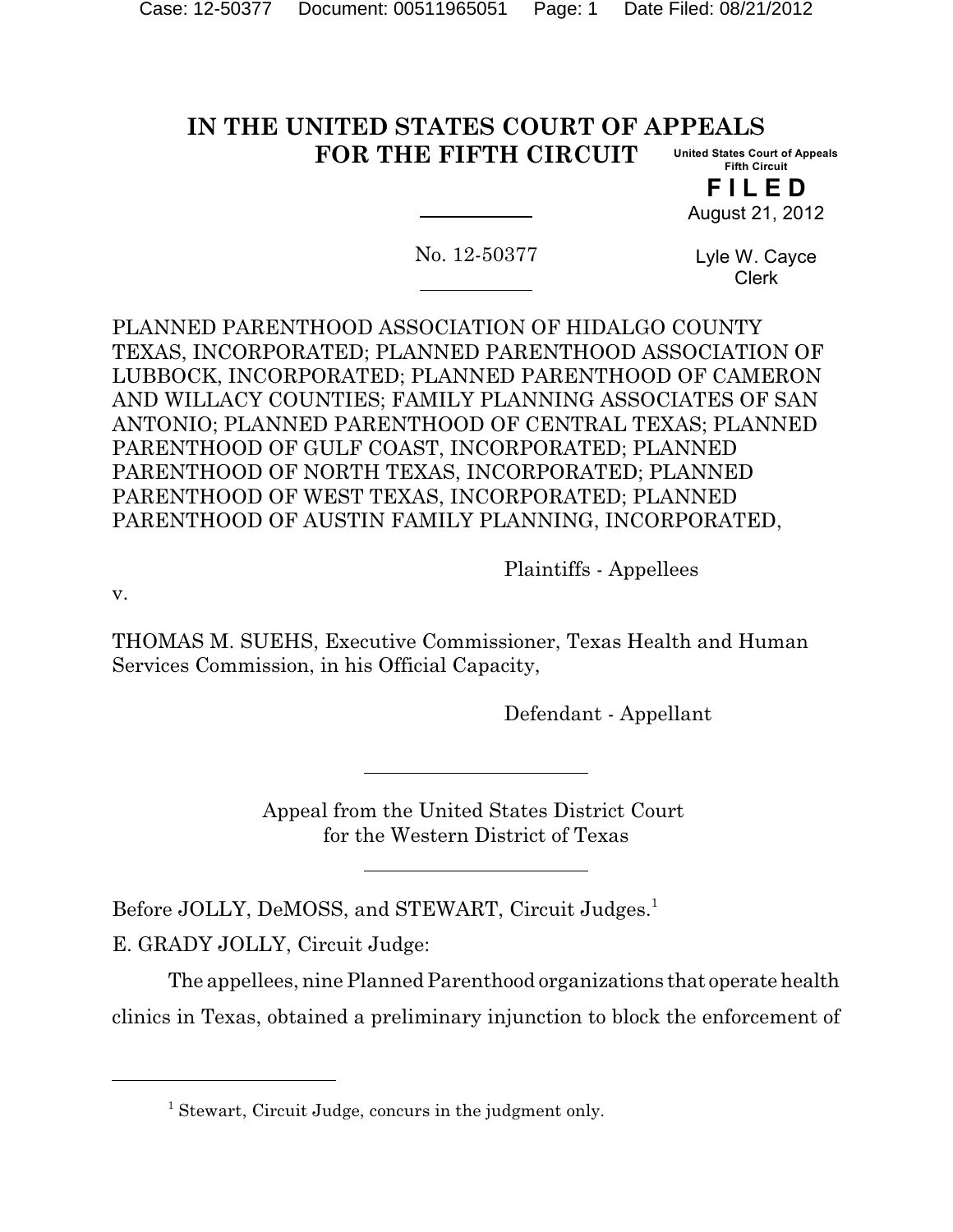Texas Health and Human Services Commission regulations. The regulations state that health care providers participating in a Medicaid-like program must not perform or promote elective abortions or be affiliates of entities that perform or promote elective abortions. The district court preliminarily enjoined the enforcement of these regulations against the appellees, reasoning that the regulations likely violate the appellees' rights to free speech and association, and deny the appellees the equal protection of the laws.

The district court issued the preliminary injunction based on a wholesale assessment of the regulations' constitutionality, which gave insufficient attention to Texas's authority to subsidize speech of its choosing within its programs. Accordingly, the order of the district court granting a preliminary injunction is VACATED and the case is REMANDED.

### I.

In 2005 the Texas Legislature created the Women's Health Program (WHP) as a project to "expand access to preventative health and family planning services for women." Act effective Sept. 1, 2005, ch. 816, § 1(a), 2005 Tex. Gen. Laws 2816, 2817. Under the WHP, Texas pays health care providers to provide various services, including counseling about contraceptives, to women who meet certain criteria. *Id*. § 1(a)-(b). The WHP is funded by both Texas and the federal government as a demonstration project under Medicaid, pursuant to a waiver issued by the United States Department of Health and Human Services.<sup>2</sup> See 42 U.S.C. § 1315. Federal funding accounts for most of the WHP's total cost.

 $3<sup>2</sup>$  Based on the information provided by the parties, we understand that the Department of Health and Human Services intends to wind down federal funding for the WHP by November 2012, at which time Texas intends to carry on the WHP with exclusively state funds. Federal funding will, however, remain in place as long as the Texas Health and Human Services Commission is enjoined from enforcing the regulations that are the subject of this appeal.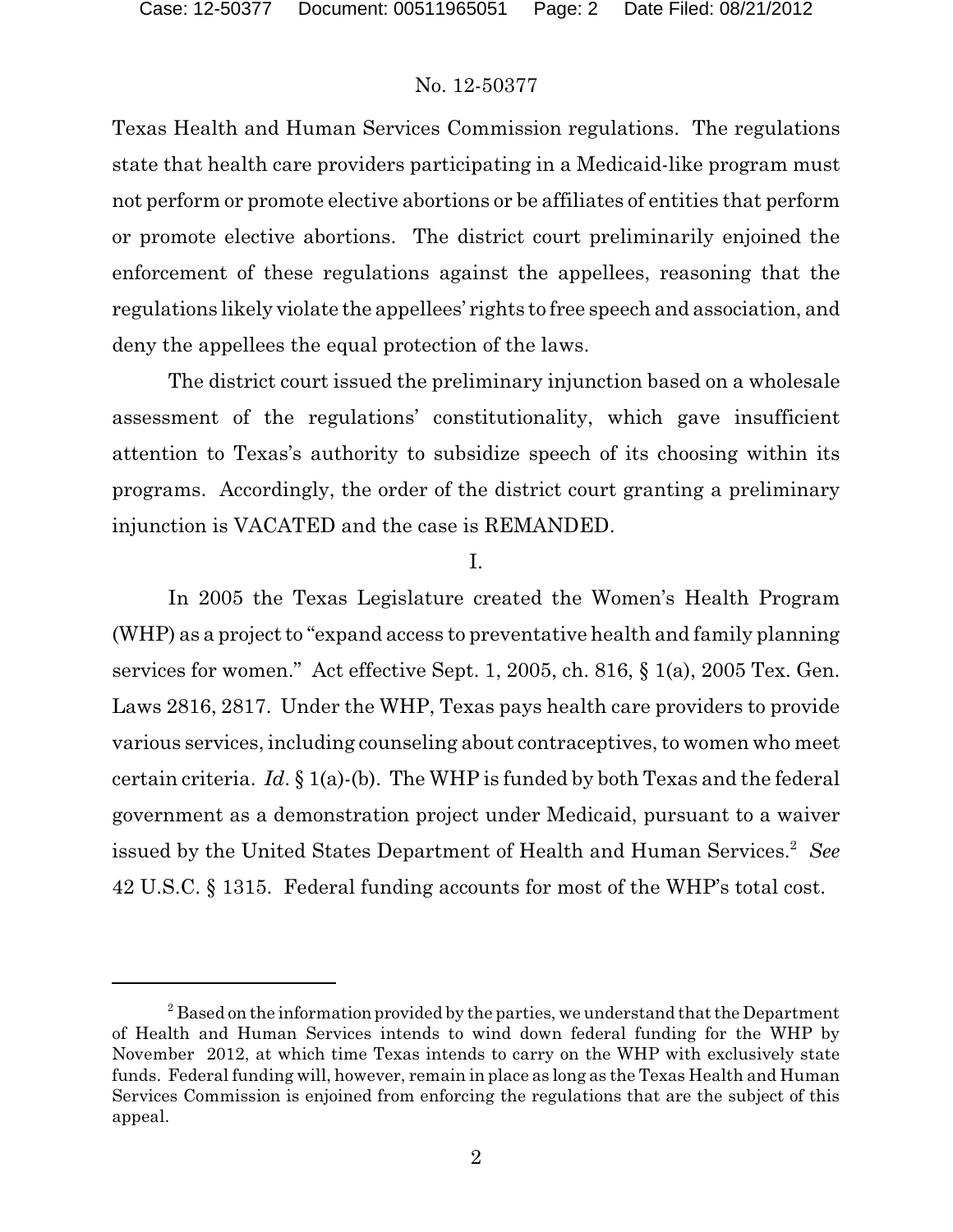Since the WHP's inception, the Texas Legislature has prohibited the Texas Health and Human Services Commission (THHSC), which is charged with administering the WHP, from contracting with "entities that perform or promote elective abortions or are affiliates of entities that perform or promote elective abortions." § 1(h), 2005 Tex. Gen. Laws at 2818. Until recently, however, THHSC had never formally interpreted this restriction on abortion-related activity, and the restriction had not been used to exclude the appellees from receiving WHP funds. Throughout the WHP's existence, THHSC has paid the appellees for their provision of WHP services, even though the appellees engage in abortion advocacy and have some legal relationship with Planned Parenthood Federation of America. The appellees have understood the restriction on abortion-related activity to mean that if they do not recommend abortion as a health procedure, and if they maintain a separate legal identity from abortionproviding clinics, then they can receive WHP funds.<sup>3</sup>

Recent developments unsettled the appellees' understanding and gave rise to the instant controversy. In 2011 the Texas Legislature re-authorized the WHP, and again prohibited THHSC from contracting with "entities that perform" or promote elective abortions or affiliate with entities that perform or promote elective abortions." Act effective Sept.1, 2011, ch. 1355, Rider 62, 2011 Tex. Gen. Laws 4025, 4228; Act effective Sept. 28, 2011, ch. 7, § 1.19(b), 2011 Tex. Gen. Laws 300, 335. After the WHP's re-authorization, THHSC promulgated regulations interpreting the WHP's restriction on abortion-related activity. The regulations, like the statute, deny WHP funding for entities that perform or promote elective abortions or are affiliates of entities that perform or promote elective abortions. 1 Tex. Admin. Code § 354.1363(a). Under a limited exception

 $3\text{ }$ . The appellees maintain a separate legal identity from abortion-providing clinics as a result of *Planned Parenthood of Houston and Southeast Texas v. Sanchez*, 403 F.3d 324 (5th Cir. 2005).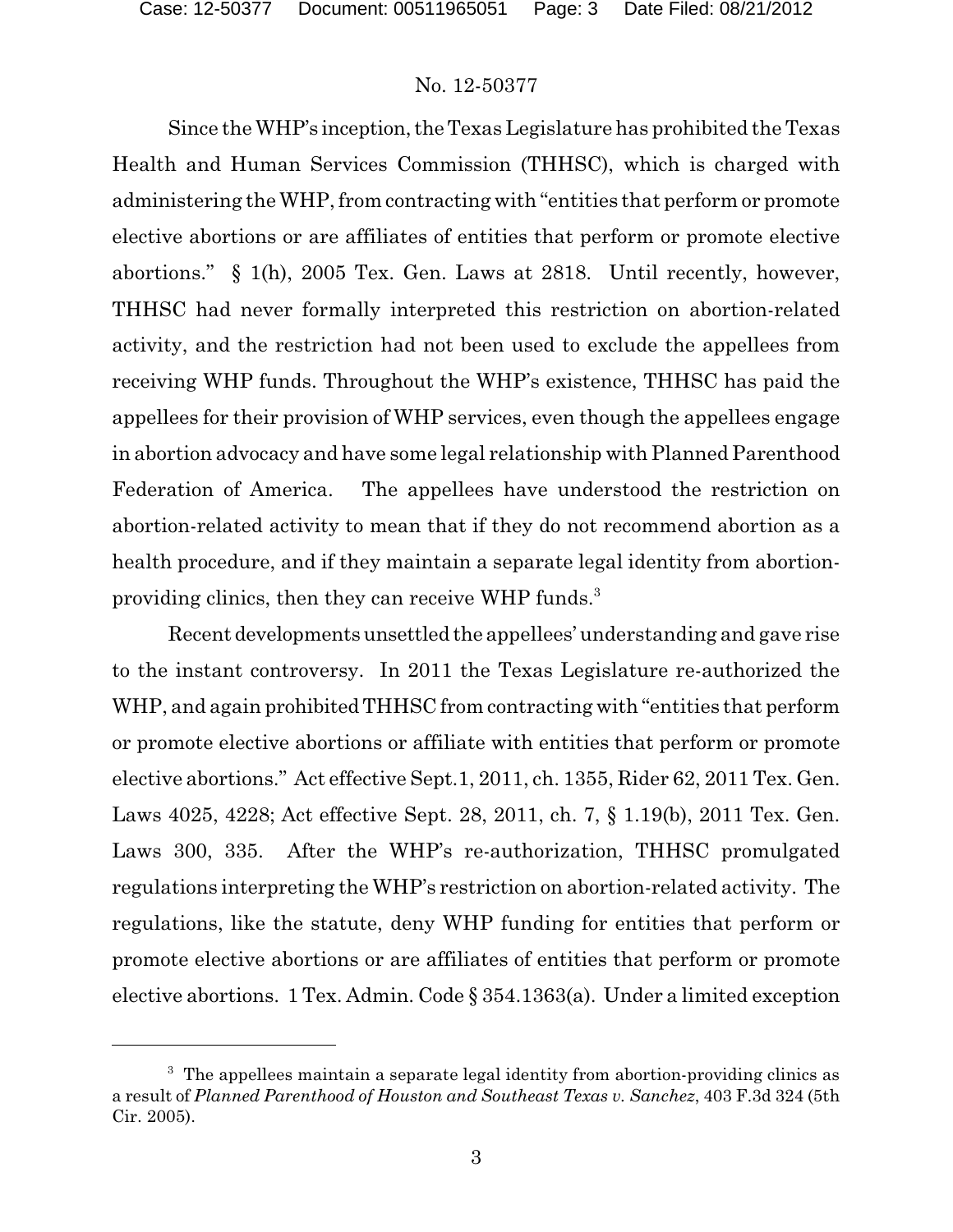within the regulations, however, a clinic receiving WHP funds may affiliate with a hospital that performs or promotes elective abortions. *Id*.

Unlike the statute, and importantly for this case, the regulations also define "promote" and "affiliate." The regulations define "promote" as to "[a]dvocate[] or popularize[] by, for example, advertising or publicity." *Id*. § 354.1362(6). They define "affiliate" as:

> (A) An individual or entity that has a legal relationship with another entity, which relationship is created or governed by at least one written instrument that demonstrates: (i) common ownership, management, or control; (ii) a franchise; or (iii) the granting or extension of a license or other agreement that authorizes the affiliate to use the other entity's brand name, trademark, service mark, or other registered identification mark.

*Id*. § 354.1362(1).

THHSC mandated that recipients of WHP funds, including the appellees, certify their compliance with the new regulations. Believing compliance to be impossible, the appellees instead filed a federal lawsuit against THHSC Commissioner Thomas Suehs in his official capacity ("Texas") in the Western District of Texas, seeking declaratory and injunctive relief, including a preliminary injunction.

The appellees' complaint alleges that the THHSC regulations violate their constitutional rights of free speech and association, and deny them the equal protection of the laws. Underlying this claim—for purposes of standing to attack these regulations—is the appellees' implicit concession that, based on the new definitions furnished by theTHHSC regulations, they promote elective abortions and are affiliates of entities that promote elective abortions, and therefore cannot receive WHP funds.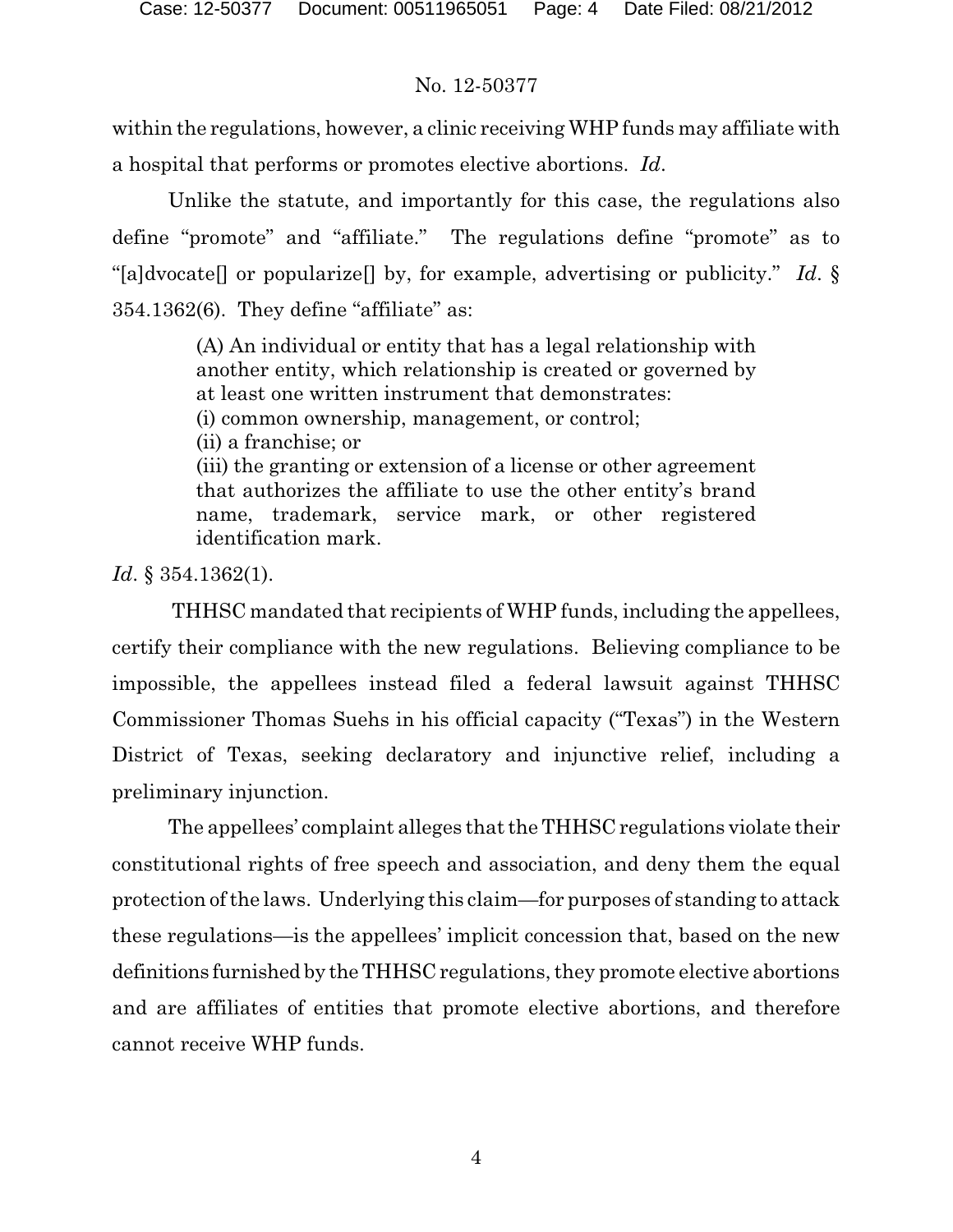On April 30, 2012, the district court granted the appellees' requested preliminary injunction, blocking THHSC from enforcing the regulations. The court reasoned that the appellees had a substantial likelihood of succeeding on the merits of their lawsuit because the regulations impermissibly require the appellees to forego certain of their constitutional rights of free speech and association in order to receive WHP funds. The court also reasoned that the appellees had a substantial likelihood of succeeding on their equal protection claim because the regulations treat clinics and hospitals unequally. Texas appeals.

### II.

To obtain a preliminary injunction, the appellees were required to demonstrate (1) a substantial likelihood of success on the merits, (2) a substantial threat of irreparable injury if the injunction were not granted, (3) that their substantial injury outweighed the threatened harm to the party whom they sought to enjoin, and (4) that granting the preliminary injunction would not disserve the public interest. *Tex. Med. Providers Performing Abortion Servs. v. Lakey*, 667 F.3d 570, 574 (5th Cir. 2012).

"[A] preliminary injunction is an extraordinary remedy which should not be granted unless the party seeking it has clearly carried the burden of persuasion on all four requirements." *Id*. (internal marks omitted). In reviewing the issuance of a preliminary injunction, we review the district court's findings of fact for clear error, its legal conclusions de novo, and the ultimate decision to issue the injunction for abuse of discretion. *Bluefield Water Ass'n, Inc. v. City of Starkville, Miss.*, 577 F.3d 250, 253 (5th Cir. 2009) (quoting *Guy Carpenter & Co. v. Provenzale*, 334 F.3d 459, 463 (5th Cir.2003)).

### III.

To focus our review of the district court's order, we will first identify the merits of the appellees' lawsuit on which the preliminary injunction is based.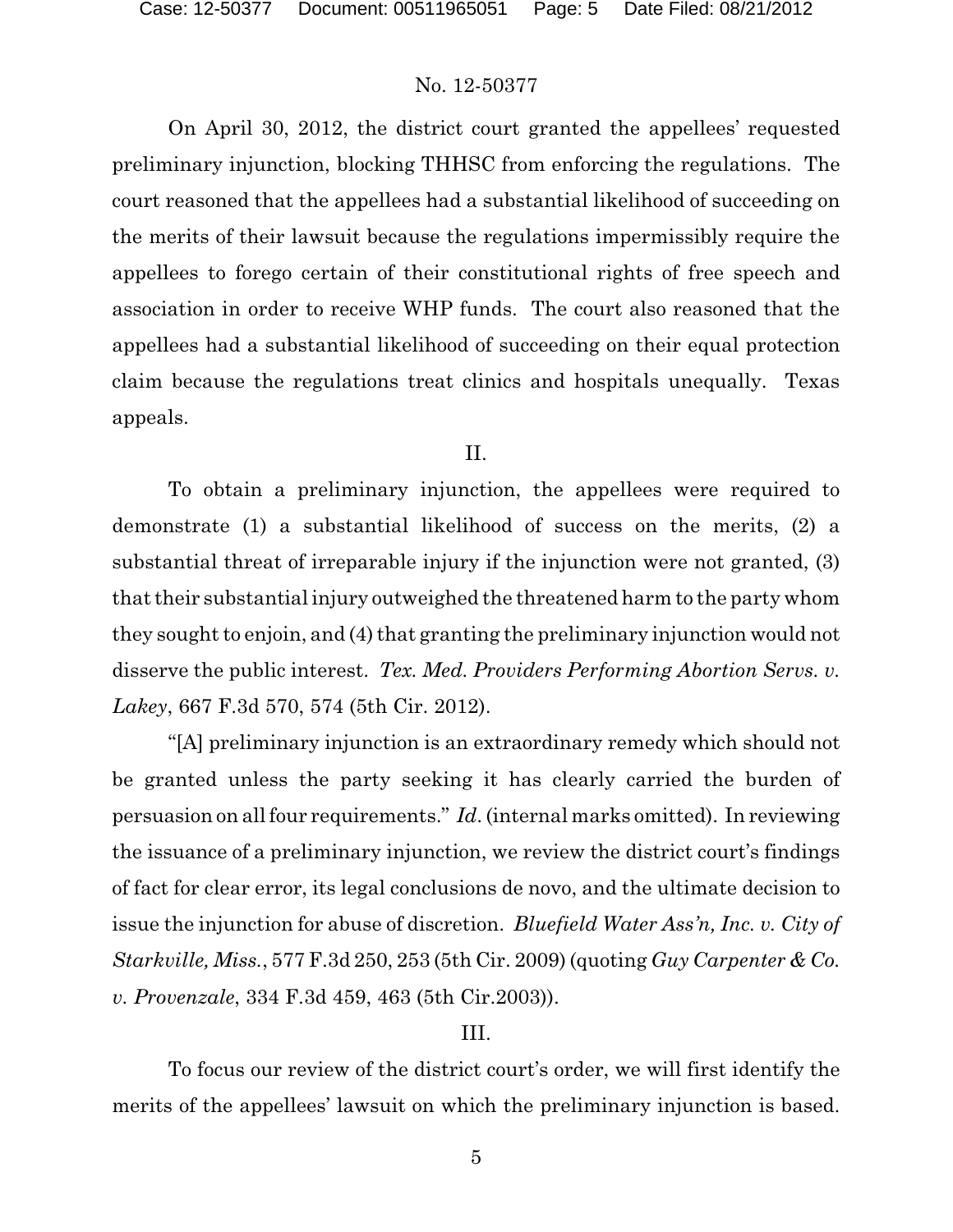The district court did not determine that the appellees are likely to prove that the regulations violate their right to perform abortions or to affiliate with entities that perform abortions. The right to obtain an abortion and any accompanying right to perform an abortion are not at issue in this appeal.

Instead, the district court held that the appellees are likely to prove that the regulations violate their right to promote abortion or to affiliate with entities that promote abortion. Put another way, the court held that the regulations likely abridge free speech. Specifically, the district court relied on a principle of constitutionallaw known as the "unconstitutional conditions doctrine," which we will briefly describe before moving forward.

#### A.

We start with the given premise that the First Amendment to the United States Constitution, as incorporated by the Fourteenth Amendment, prohibits states from enacting laws "abridging the freedom of speech." U.S. Const. amend. I. The United States Supreme Court has long recognized that the First Amendment prohibits not only direct burdens on speech, but also indirect burdens that are created when the government conditions receipt of a benefit on foregoing constitutionally-protected speech. *Perry v. Sindermann*, 408 U.S. 593, 597 (1972); *Speiser v. Randall*, 357 U.S. 513, 518-19 (1958). This principle, known as the unconstitutional conditions doctrine, acknowledges that the government, having no obligation to furnish a benefit, nevertheless cannot force a citizen to choose between a benefit and free speech. *Rumsfeld v. Forum for Academic & Institutional Rights, Inc.*, 547 U.S. 47, 59-60 (2006); *Perry*, 408 U.S. at 597. Such a choice will tend to penalize a constitutionally-protected right.

Courts often struggle with when to apply the unconstitutional conditions doctrine, and the doctrine's contours remain unclear despite its long history. *See Dolan v. City of Tigard*, 512 U.S. 374, 407 n.12 (1994) (Stevens, J., dissenting). Despite this unfortunate lack of clarity, the unconstitutional conditions doctrine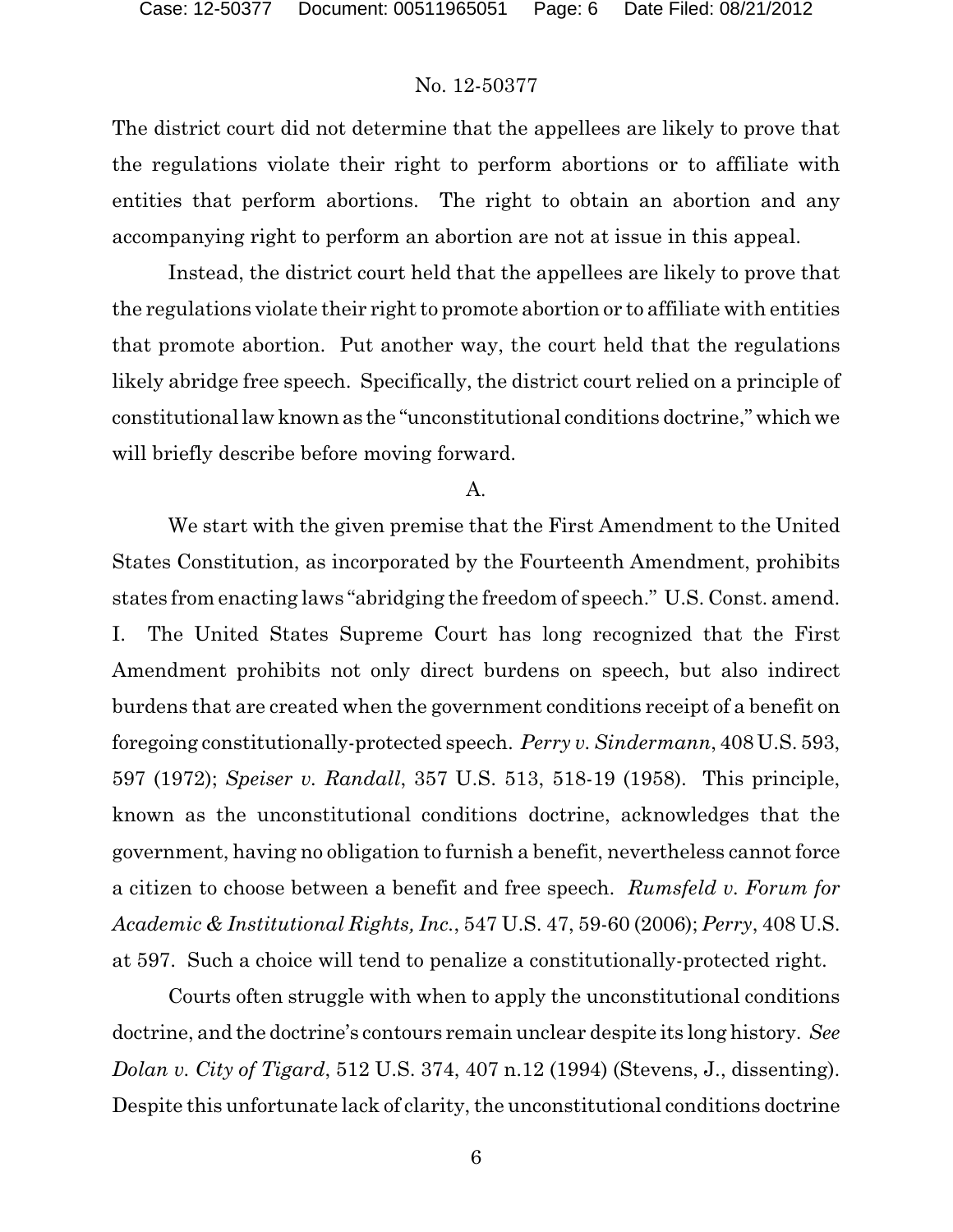does involve a clear threshold premise: "[A] funding condition cannot be unconstitutional if it could be constitutionally imposed directly." *Rumsfeld*, 547 U.S. at 59-60 (citing *Speiser*, 357 U.S. at 526). Thus, if the government could directly achieve the result in question, then it is unnecessary to assess the result within the unclear framework of the unconstitutional conditions doctrine. *Id*. at 60.

### B.

The district court relied on the unconstitutional conditions doctrine without questioning whether any aspects of the THHSC regulations achieve a direct result permitted by the First Amendment. Particularly, the district court analyzed the regulations as a whole, instead of separately parsing the restriction on promoting elective abortions, and then the restriction on affiliating with entities that promote elective abortions. Because the legal principles applicable to promotion and affiliation differ, it is important to assess these restrictions separately. This separate assessment results in both a clear consideration of the threshold premise of the unconstitutional conditions doctrine and restraint, which should always accompany a remedy as extraordinary as a preliminary injunction. *Lakey*, 667 F.3d at 574.

#### 1.

We begin with the restriction on promoting elective abortions. The THHSC regulations exclude health care providers from the WHP who "promote[] elective abortions as . . . abortion facilit[ies] licensed under [the] Health and Safety Code." 1 Tex. Admin. Code § 354.1363(a)(2)(A). This restriction, in a sense, imposes a speech-based condition on organizations receiving the benefit of WHP funding. If an organization wishes to receive WHP funding, it may not "[a]dvocate[] or popularize[] [elective abortions] by, for example, advertising or publicity" as a licensed abortion facility. *Id*. § 354.1362(6).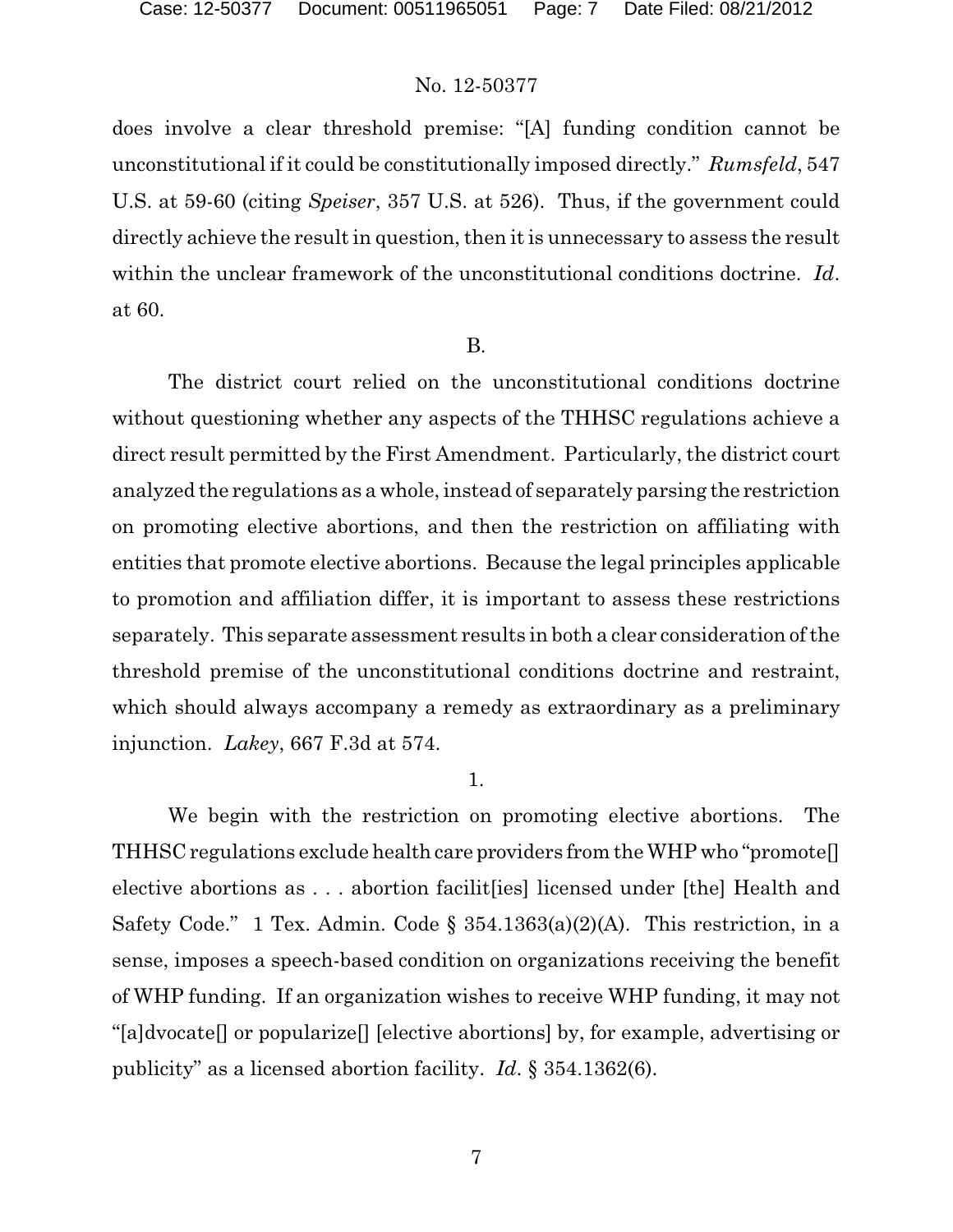Although this restriction functions as a speech-based funding condition, it also functions as a direct regulation of the content of a state program, and is therefore constitutional under the reasoning of *Rust v. Sullivan*, 500 U.S. 173 (1991). In *Rust v. Sullivan*, the Supreme Court considered federal regulations limiting the abortion-related speech of clinics receiving funds under Title X of the Public Health Service Act. 500 U.S. at 178. The disputed regulations broadly prohibited a Title X project from promoting or advocating abortion as a method of family planning, including advocating abortion in the political arena. *Id*. at 180. The Court upheld the regulations, reasoning that the government could disfavor abortion within its own subsidized program, and that exclusively subsidizing non-abortion family planning speech did not penalize abortion speech. *Id*. at 192-93. Subsequent opinions have recognized *Rust* as affirming the government's authority to enact viewpoint-based restrictions on speech when the government is, in effect, the speaker. *Legal Servs. Corp. v. Velazquez*, 531 U.S. 533, 540-41 (2001); *Rosenberger v. Rector and Visitors of Univ. of Va.*, 515 U.S. 819, 833 (1995). "[W]hen the government appropriates public funds to promote a particular policy of its own it is entitled to say what it wishes." *Rosenberger*, 515 U.S. at 833 (citing *Rust*, 500 U.S. at 194).

Texas's restriction on promoting elective abortions directly regulates the content of the WHP as a state program. The policy expressed in the WHP is for public funds to subsidize non-abortion family planning speech to the exclusion of abortion speech. § 1.19(b), 2011 Tex. Gen. Laws at 335. Texas's authority to promote that policy would be meaningless if it were forced to enlist organizations as health care providers and message-bearers that were also abortion advocates. The authority of Texas to disfavor abortion within its own subsidized program is not violative of the First Amendment right, as interpreted by *Rust v. Sullivan*. Consequently, Texas's choice to disfavor abortion does not unconstitutionally penalize the appellees' speech.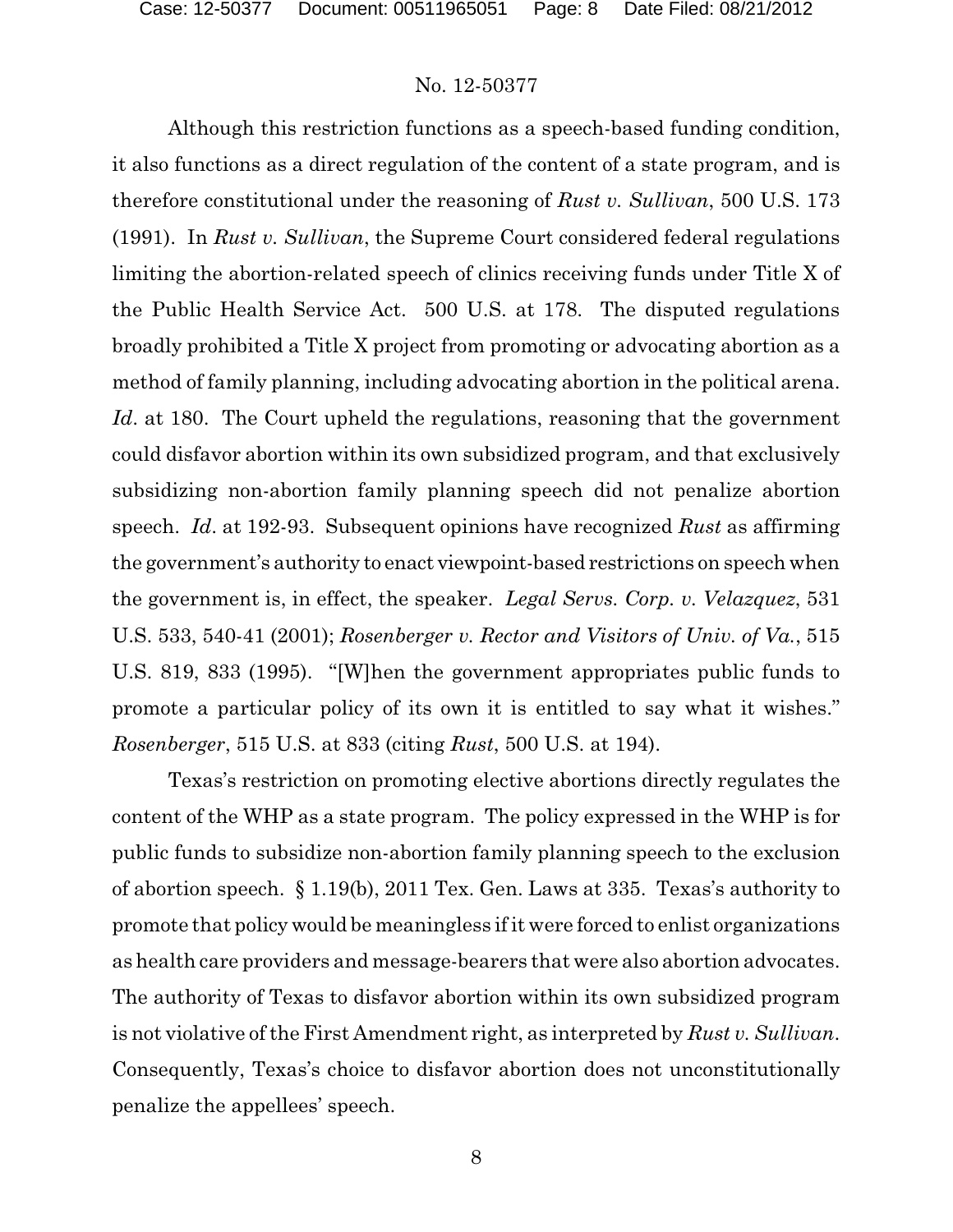We hold that Texas may deny WHP funds from organizations that promote elective abortions.<sup>4</sup> This specific restriction on the breadth of the program functions as a direct regulation of the definitional content of a state program, and it is therefore unnecessary to examine it within the framework of the unconstitutional conditions doctrine. The district court erred in enjoining this provision of the regulations.

2.

We now briefly turn to the restriction on affiliating with entities that promote elective abortions. The THHSC regulations exclude health care providers from the WHP who are "affiliate<sup>[s]</sup> of ... corporate entite lies] that ... promote [] elective abortions." 1 Tex. Admin. Code  $\S$  354.1363(a)(2)(B). Under the regulations' definitions, affiliation results from common ownership, management, or control; franchise; or authorization to use identifying marks. *Id*. § 354.1362(1).

We will only address one prong of the definition of affiliate: the authorization to use identifying marks. We address this prong because it implicates the same conduct as the restriction on promoting elective abortions, which we have already addressed. Using a pro-abortion mark is, after all, a way of promoting abortion.<sup>5</sup>

Texas's authority to directly regulate the content of its own program necessarily includes the power to limit the identifying marks that program grantees are authorized to use. Identifying marks represent messages, and

<sup>&</sup>lt;sup>4</sup> To be clear, our holding is limited to the organizations that are the appellees in this appeal and the individuals working for the organizations when they are acting for the organizations. Our holding does not address the speech of the individuals that make up those organizations when they are engaging in speech and other conduct outside their duties with the organizations.

 $^5$  It is beyond question that identifying marks are a form of speech. *See Seven-Up Co. v. Coca-Cola Co.*, 86 F.3d 1379, 1383 n.6 (5th Cir. 1996).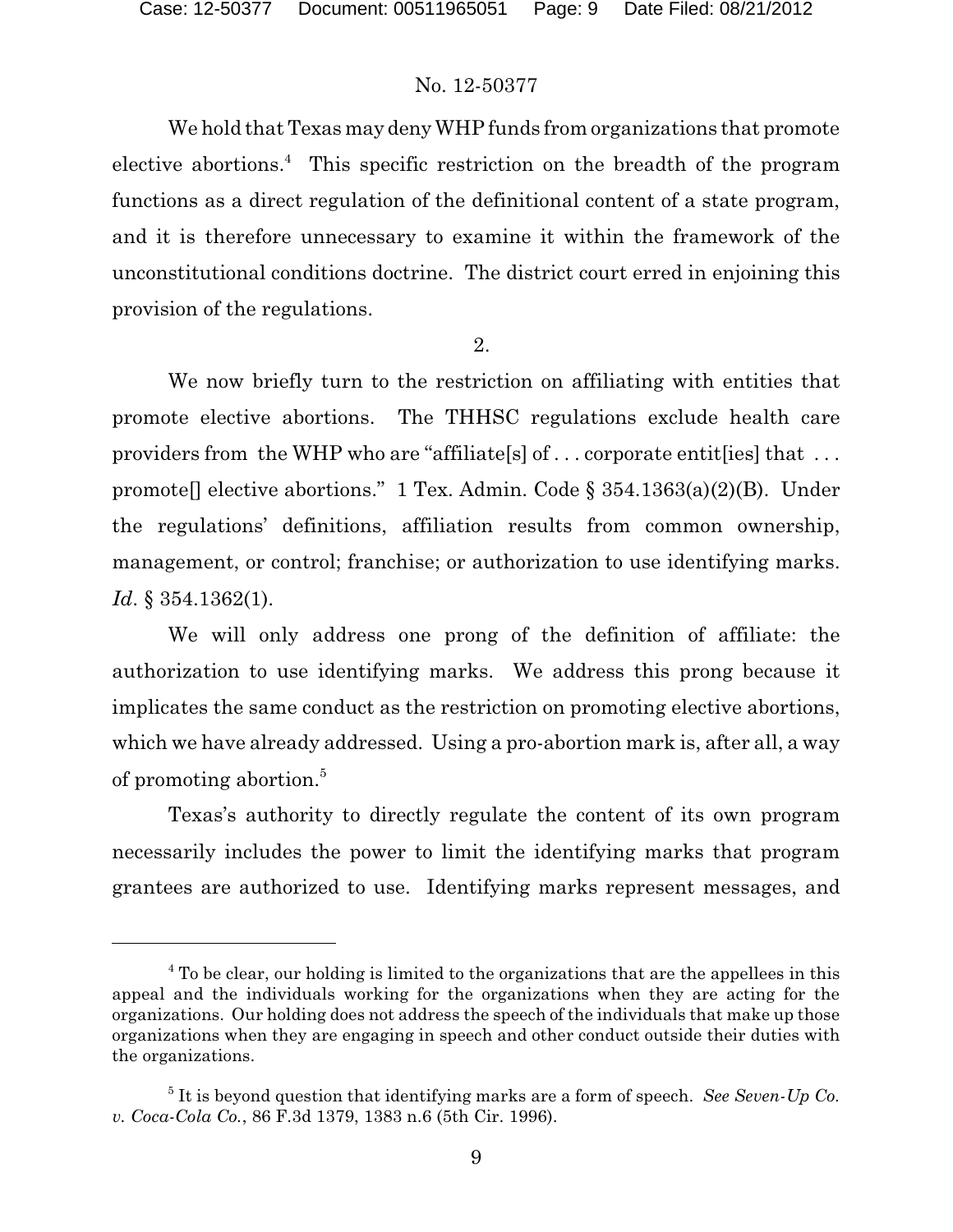authorization to use a particular mark is authorization to promote that mark's message. If the organizations participating in the WHP are authorized to use marks associated with the pro-abortion point of view—like the Planned Parenthood mark—Texas's choice to disfavor abortion is eviscerated, just as it would be if the organizations promoted abortion through pamphlets or video presentations.

Whether an identifying mark communicates a pro-abortion message as clearly as other speech is not a controlling factor for the purposes of this analysis. "When the government disburses public funds to private entities to convey a governmental message, it may take legitimate and appropriate steps to ensure that its message is neither garbled nor distorted by the grantee." *Rosenberger*, 515 U.S. at 833. It takes no expansion of the mind to understand how Texas's message disfavoring abortion would be garbled if health care providers participating in the WHP could identify and poster their clinics with abortion-related identifying marks.

We therefore hold that Texas may deny WHP funds from organizations that promote elective abortions through identifying marks. The restriction on identifying marks is really a limit on promoting elective abortions, and it is therefore valid as a direct regulation of the content of a state program. Again, because this restriction is lawful as a direct regulation of speech, we have no reason to examine it within the framework of the unconstitutional conditions doctrine. The district court erred in enjoining this provision of the regulations.

The other prongs of the THHSC regulations' definition of affiliate—read in conjunction with the regulations' restriction on affiliating with entities that promote elective abortions—do more than limit the promotion of abortion. They limit affiliation in a more conventional sense. 1 Tex. Admin. Code § 354.1362(1). The regulations' restriction on affiliation is problematic because it is not a direct regulation of the content of a government program. Speech that organizations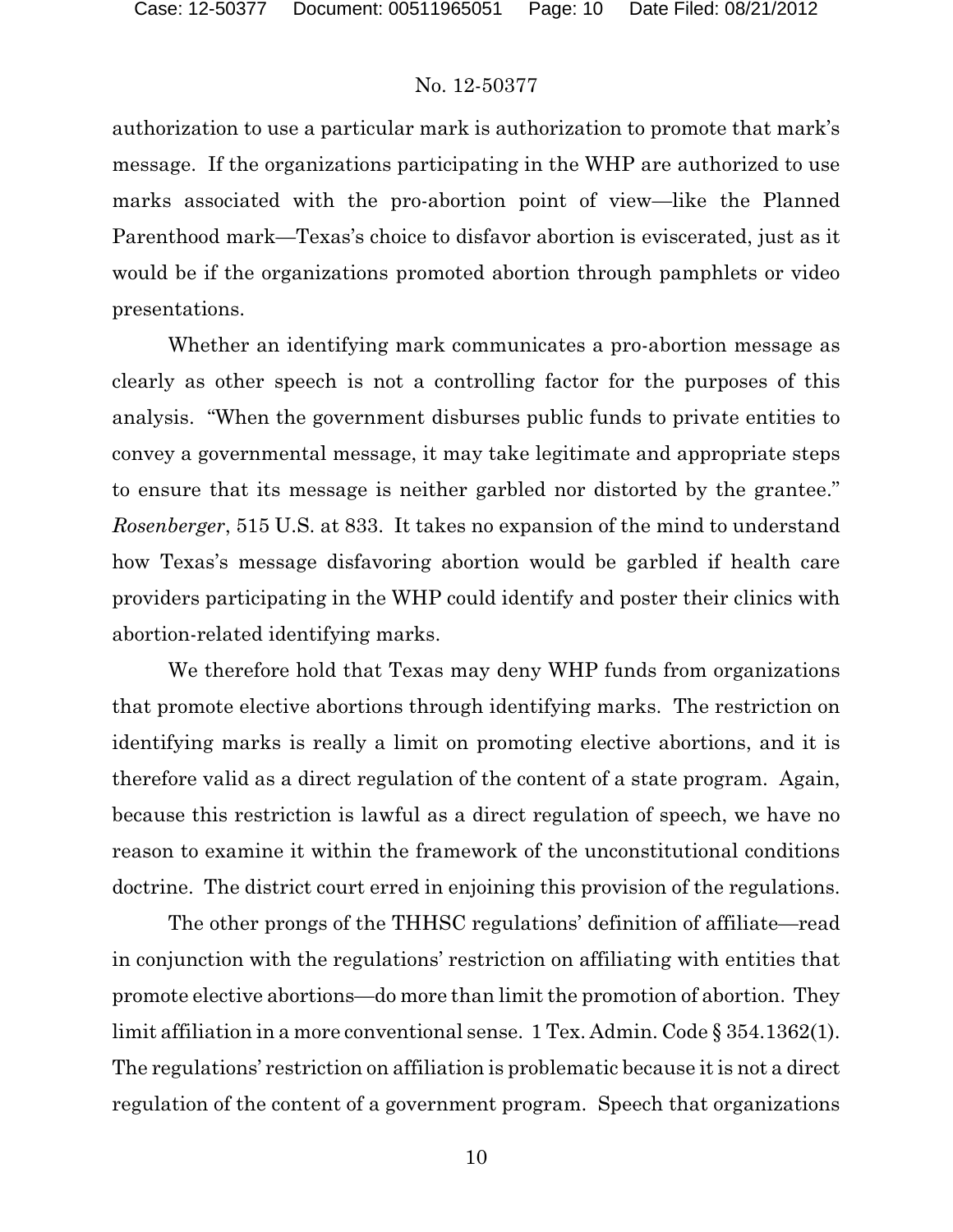carry on in other capacities through affiliated entities is not speech within a government program in which the government has a direct say. *See Rust*, 500 U.S. at 196.

For now, however, we decline to examine the restriction on affiliation and its potential constitutional infirmities. As stated above, the district court assessed the regulations as a whole, making no distinction between promoting and affiliating, and its assessment resulted in an erroneous application of the unconstitutional conditions doctrine. It is not clear whether the district court would have preliminarily enjoined select provisions of the regulations or not, and we think it better simply to vacate the injunction in its entirety in this respect and, on remand, allow the district court to decide that question for itself.

### C.

Before concluding, we must briefly address the district court's holding that the THHSC regulations likely deny the appellees the equal protection of the laws. The Equal Protection Clause of the Fourteenth Amendment to the United States Constitution provides that "[n]o State shall . . . deny to any person within its jurisdiction the equal protection of the laws." U.S. Const. amend XIV, § 1. The district court reasoned that the regulations likely violate equal protection because they allow affiliation with abortion-promoting hospitals, but not with abortion-promoting clinics, and therefore do not treat all health care providers equally. 1 Tex. Admin. Code  $\S$  354.1363(a).

Within its equal protection analysis, the district court assumed that the regulations abridge free speech, and that because the regulations abridge free speech, all classifications within them should be subject to heightened constitutional scrutiny. *Regan v. Taxation with Representation of Wash.*, 461 U.S. 540, 547 (1983) ("Statutes are subjected to a higher level of scrutiny if they interfere with the exercise of a fundamental right, such as freedom of

11